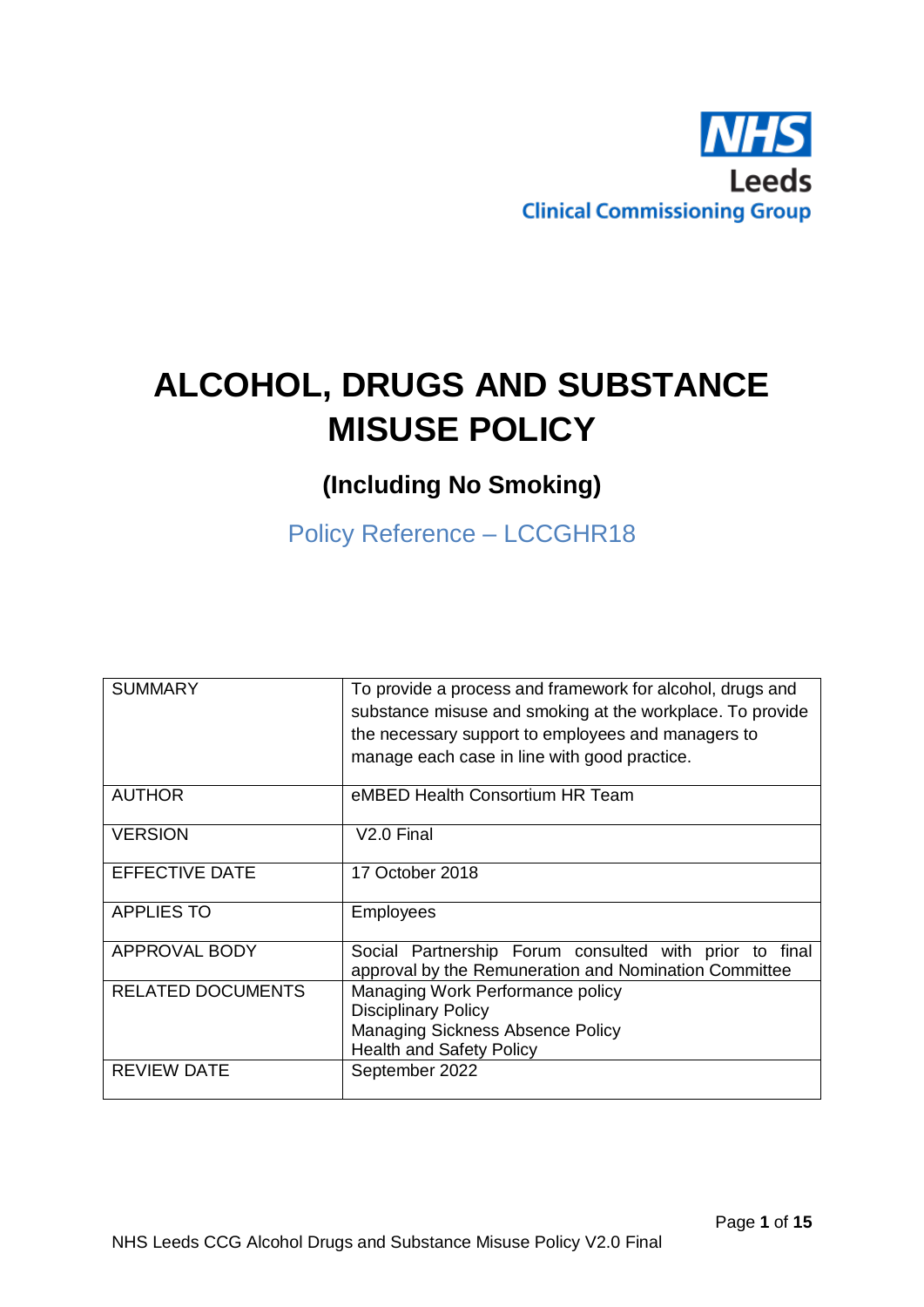# **VERSION CONTROL SHEET**

| <b>Version</b> | <b>Date</b> | Author                  | <b>Status</b> | Comment                                                                                                           |
|----------------|-------------|-------------------------|---------------|-------------------------------------------------------------------------------------------------------------------|
| 1.1            | 13/03/2014  | Hannah<br><b>Morris</b> | draft         |                                                                                                                   |
| 1.2            | 12/05/2014  | Liz Orton               | Draft         | <b>Updated following SPF</b>                                                                                      |
| 1.3            | 10/01/2018  | E Collins               | Final         | Updated in line with legislative changes<br>(GDPR), approved by SPF on<br>10/01/2018                              |
| 2.0            | 31/05/2018  | lan<br>Corbishley       | Draft         | Full review of policy with transition to a<br>single CCG. The key updates are to 3.1,<br>7.3.1, 8.3.3, and 8.4.1. |
|                | 27/09/2018  |                         | <b>Draft</b>  | Approved by Social Partnership Forum                                                                              |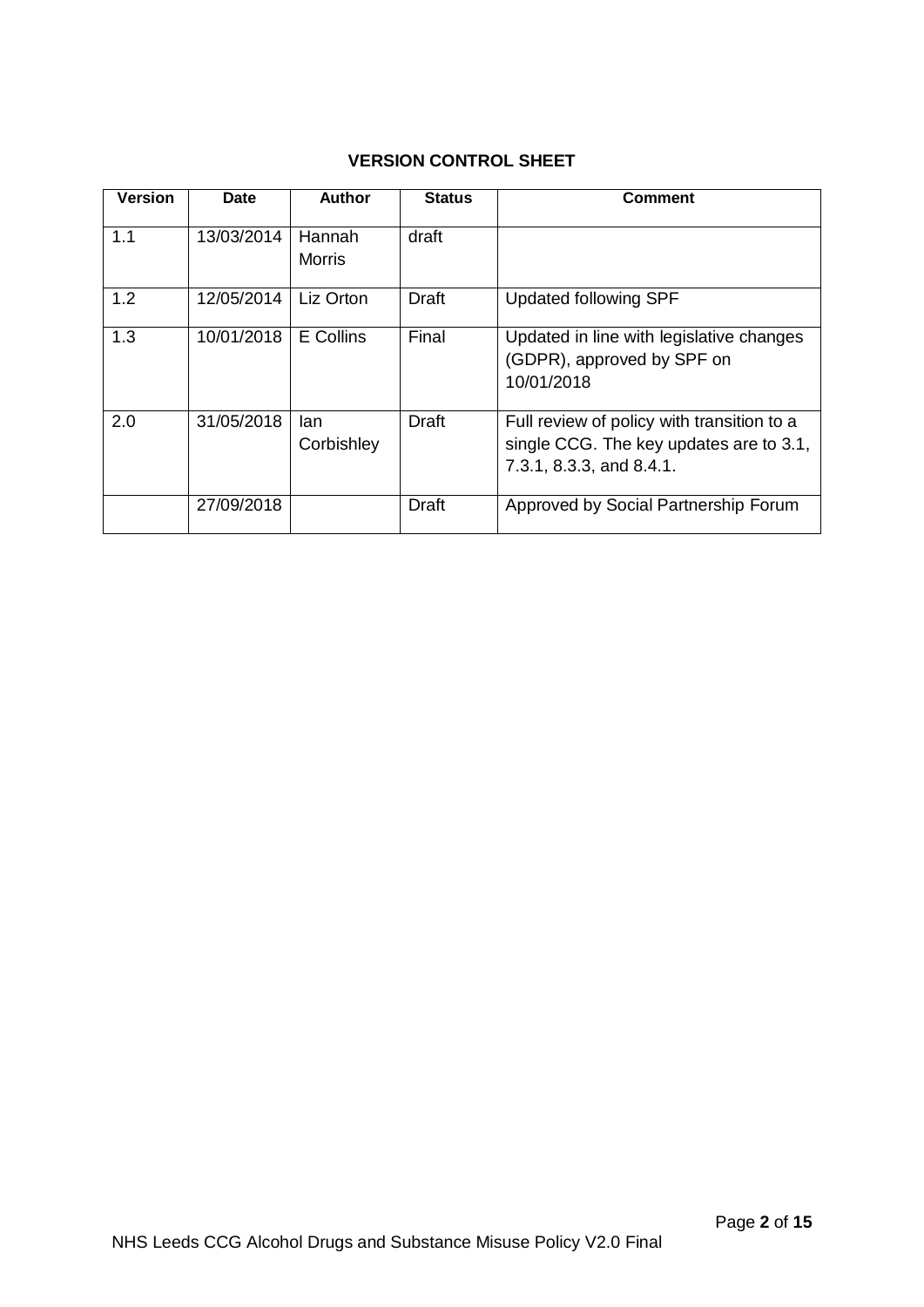# **CONTENTS**

| <b>Section</b>  |            |                                                                       | Page           |
|-----------------|------------|-----------------------------------------------------------------------|----------------|
| 1.              | Purpose    |                                                                       | 4              |
|                 | 2. Scope   |                                                                       | 4              |
|                 |            | 3. Equality statement                                                 | 5              |
|                 |            | 4. Accountability                                                     | 5              |
|                 |            | 5. Implementation and monitoring                                      | 5              |
|                 |            | 6. Responsibilities                                                   | 5              |
|                 |            | 6.2 Employees                                                         | 5              |
|                 |            | 6.3 Line managers                                                     | 6              |
|                 |            | 6.4 Human resources team                                              | 6              |
| 7.              | Principles |                                                                       | 6              |
|                 | 7.1        | Alcohol, drugs and substance misuse                                   | 6              |
|                 |            | 7.2 Prescribed medicines                                              | $\overline{7}$ |
|                 | 7.3        | Smoking                                                               | $\overline{7}$ |
| 8.              |            | Procedure for dealing with alcohol, drugs and substance misuse issues | 7              |
|                 | 8.1        | Alcohol, drugs and substance misuse issues                            | $\overline{7}$ |
|                 | 8.2        | Dealing with a concern                                                | 8              |
|                 | 8.3        | Occupational health                                                   | 8              |
|                 | 8.4        | Treatment programme                                                   | 9              |
| 9.              |            | Relationship to other policies                                        | 9              |
|                 | 9.1        | Managing Sickness Absence Policy                                      | 10             |
|                 | 9.2        | <b>Disciplinary Policy and Procedure</b>                              | 10             |
|                 | 9.3        | Managing Work Performance Policy                                      | 10             |
|                 | 9.4        | <b>Health and Safety Policies</b>                                     | 10             |
| <b>Appendix</b> |            |                                                                       |                |
|                 |            |                                                                       |                |

| 1. Signs of alcohol/drugs/substance misuse |  |
|--------------------------------------------|--|
| 2. Flowchart                               |  |
| <b>Equality Impact Assessment</b>          |  |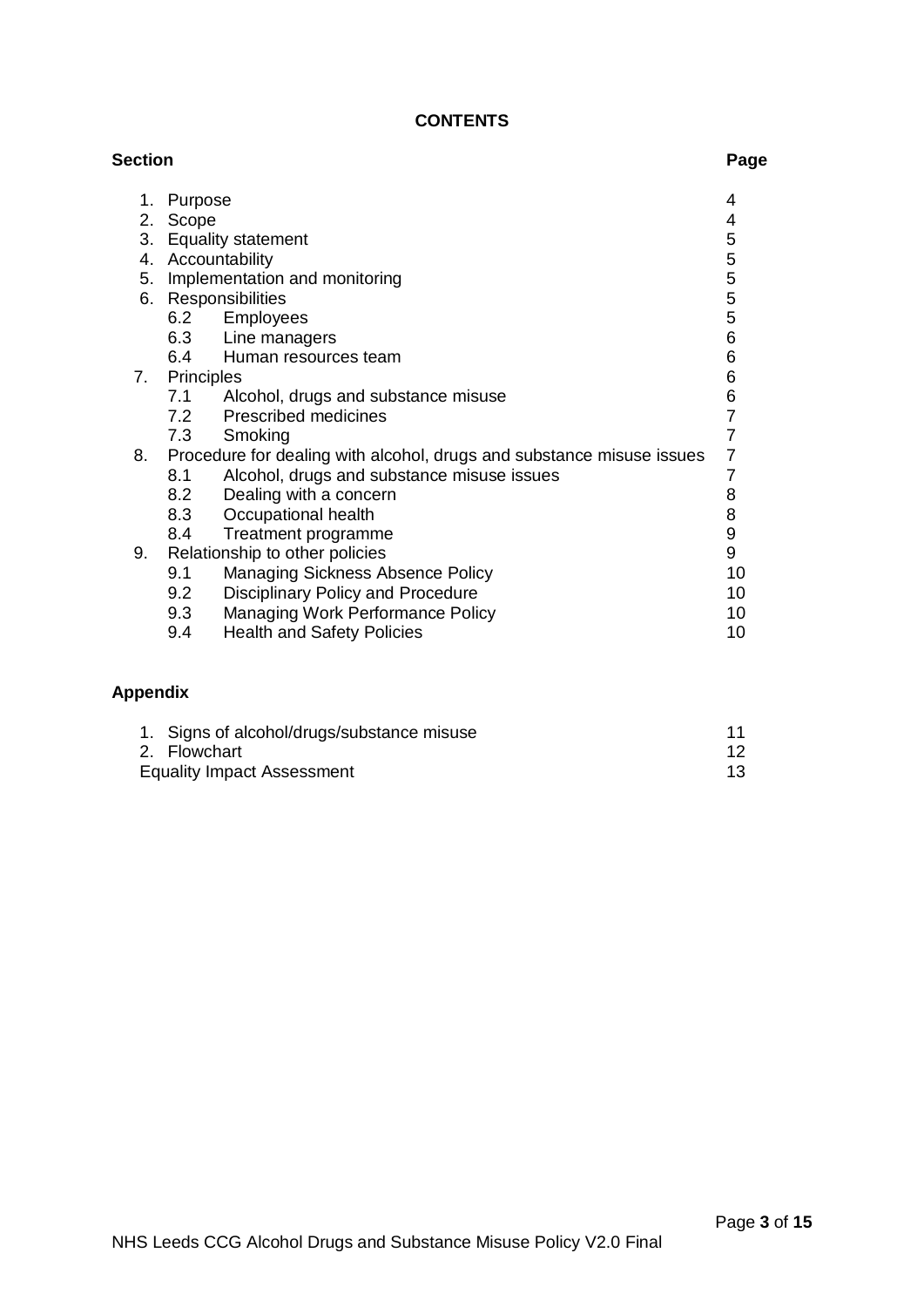# **1. PURPOSE**

- 1.1 This policy sets out the principles for managing issues around the misuse of drugs, alcohol, smoking and other substances in order to ensure a fair, reasonable and consistent approach. Employees have a contractual obligation to report to work free of alcohol, drugs or other substances. Employee's behaviour which falls short of acceptable standards in this respect will be referred to the disciplinary process; or where mitigating circumstances apply a supportive environment will be provided in line with the procedure in this policy. The policy aims to:
	- Set out the rules regarding the use of intoxicating substances and ensure employees are aware of the likely consequences to their employment if misusing them.
	- Create a climate that encourages employees who may be misusing substances to come forward, seek help and accept treatment.
	- Provide a framework to enable instances of misuse to be handled in an appropriate, confidential and consistent manner.
	- Promote a healthy and safe working environment.
- 1.2 This policy covers habitual alcohol or substance misuse where the employee is dependent on the effects of the substance, to the extent that the drinking or drug taking becomes a dominant concern in their lives and to the detriment to others. In this instance, appropriate support will be offered in line with this policy and applied with dignity and respect. It is the employee's responsibility to comply with rehabilitation recommendations or the Disciplinary Policy and Procedure will be applied. The policy excludes indulgence in alcohol or substance misuse which affects health and safety in the workplace where there is not an underlying dependency. In this instance, the Disciplinary Policy and Procedure will be applied. Inappropriate use of alcohol or substances may be regarded as gross misconduct.
- 1.3 NHS Leeds Clinical Commissioning Group (CCG) has a general duty under the Health and Safety at Work Act 1974 to ensure, as far as is reasonably practicable, the health, safety and welfare of its employees and others. Employees also have a duty to co-operate with and implement the CCG's policies in this respect so there is shared ownership of health and safety. The CCG recognises that health and safety may be put at risk by employees who misuse alcohol, drugs or other substances to such an extent that their health, work performance, conduct and working relationships are adversely affected. A zero tolerance approach will therefore be taken with regards to abuse relating to this policy.
- 1.4 It is an offence under the Misuse of Drugs Act 1971 for an employer to allow its premises to be used for the production, supply or possession of controlled drugs and reasonable action to prevent this should be taken. The CCG also has a legal duty to ensure that its workplace is smoke free; therefore smoking is banned on the CCG's grounds and premises.

# **2. SCOPE**

2.1 The policy applies to all employees of the CCG in addition to contractors, agency staff, honorary appointments, volunteers and visitors.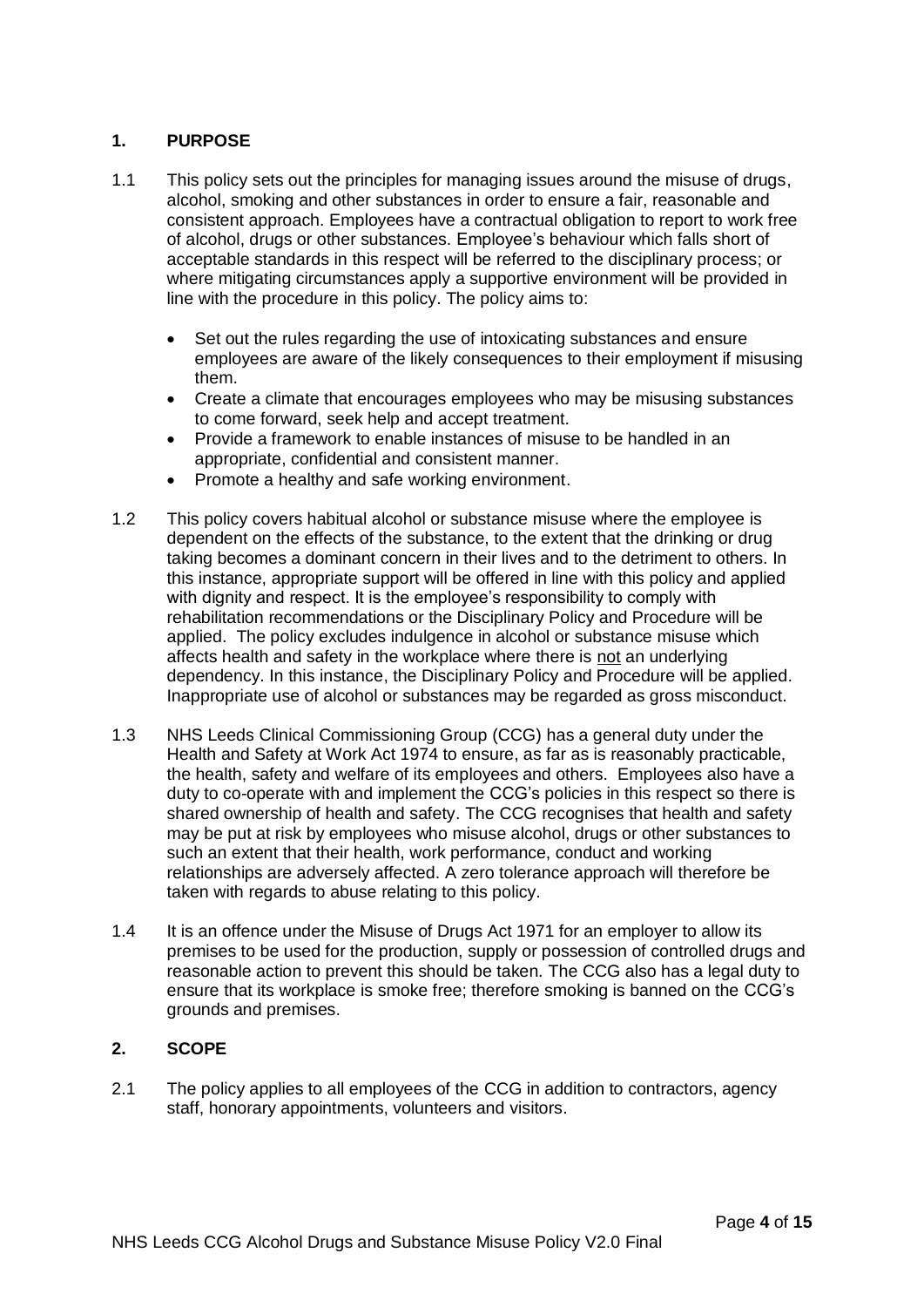# **3. EQUALITY STATEMENT**

3.1 In applying this policy, the CCG will have due regard for the need to eliminate unlawful discrimination**,** promote equality of opportunity**,** and provide for good relations between people of diverse groups, in particular on the grounds of the following characteristics protected by the Equality Act (2010); age, disability, gender, gender reassignment, marriage and civil partnership, pregnancy and maternity, race, religion or belief, and sexual orientation. In addition, the CCG will ensure that employees and job applicants are not unreasonably discriminated against on the basis of other characteristics including socio-economic status, offending background, political affiliation and trade union membership. An Equality Impact Assessment is used for all policies and procedures.

# **4. ACCOUNTABILITY**

4.1 The Chief Executive is accountable for this policy.

# **5. IMPLEMENTATION AND MONITORING**

- 5.1 The Remuneration and Nomination Committee is responsible for formal approval and monitoring compliance with this policy. Following ratification the policy will be shared with staff in the e-bulletin and will be available on the website.
- 5.2 The policy and procedure will be reviewed periodically by the Workforce and Diversity Management Group in conjunction with human resource representatives and trade union representatives where applicable. Where review is necessary due to legislative change, this will happen in a timely manner.
- 5.3 The CCG is committed to ensuring that all personal information is managed in accordance with current data protection legislation, professional codes of practice and records management and confidentiality guidance. More detailed information can be found in the CCG's Data Protection and Confidentiality and related policies and procedures.

# **6. RESPONSIBILITIES**

6.1 Good working relations are vital for the CCG to operate successfully and provide services. There is a joint responsibility for management, trade unions and employees to accept the responsibility of working together on issues in good faith and with the shared intention of facilitating good working relations.

# **6.2 Employees**

- 6.2.1 It is the responsibility of employees to ensure that they:
	- Report for work and remain in a condition to perform their duties free from the effects of alcohol, drugs or any other substance, whether on CCG premises or external locations.
	- Inform their line manager or another appropriate manager in confidence if they have an alcohol or substance misuse problem.
	- Co-operate with any support and assistance provided by the CCG to address an alcohol or substance misuse problem.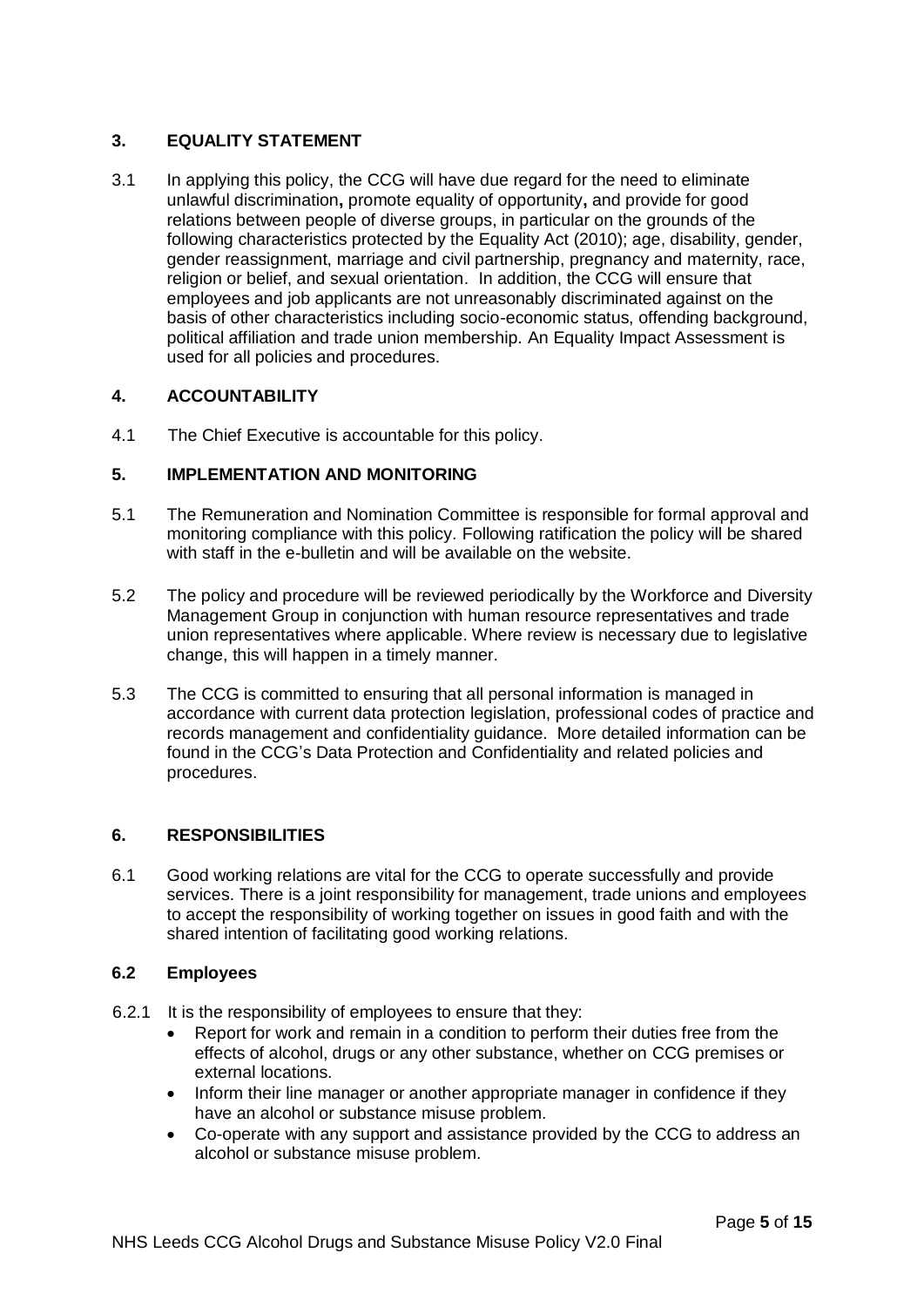- Inform an appropriate manager or a human resources representative if they know or strongly suspect that another employee is under the influence of alcohol or drugs at work.
- Encourage colleagues to take personal responsibility should they have an alcohol, drug or substance misuse problem.
- To comply with relevant codes of conduct including professional codes of conduct.

# **6.3 Line Managers**

- 6.3.1 It is the responsibility of line managers to ensure that they:
	- Make sure employees understand the policy and are aware of the rules and consequences regarding the use of alcohol, drugs and other substances.
	- Provide advice to employees in relation to their roles and responsibilities under this policy.
	- Are alert to any changes in behaviour which may indicate alcohol, drug and/or substance misuse and to monitor performance, attendance and sickness absence (See Appendix 1 – Signs of Alcohol/Drugs/Substance Misuse).
	- Obtain advice from a human resources representative in managing a situation where an employee is misusing alcohol, drug and/or substance.
	- Promote an open and honest culture where employees feel able to take personal responsibility for their own health and safety in relation to alcohol, drug and/or substance misuse and support others to do so.
	- Encourage employees to seek help voluntarily.
	- Provide support to employees who are being rehabilitated and engage appropriately with occupational health in relation to supporting an individual with a problem and enabling them to continue to carry out their role.
	- Identify and refer disciplinary matters connected to the misuse of alcohol, drugs, substance misuse and smoking as appropriate.

# **6.4 Human Resources Team**

6.4.1 The human resource representative will provide advice and support on all aspects of this policy to ensure application and support.

# **7. PRINCIPLES**

# **7.1 Alcohol, Drugs and Substance Misuse**

- 7.1.1 It is prohibited for employees to report to work while unfit because of alcohol, drug and/or substance misuse. This includes heavy consumption the night before work and employees should be aware of the time it takes for alcohol to leave their system. If an employee finds they are unfit for duty due to unforeseen, exceptional circumstances they should contact their line manager by phone to discuss the options. Annual leave or unpaid leave will be taken.
- 7.1.2 Where an employee is under the influence of alcohol, drug and/or substance misuse, and, in the opinion of a manager (using Appendix 1 as a guideline), is not fit to be at work, the employee will be instructed not to attend work until fit to do so. Employees will be considered unfit for work if they attend work smelling of alcohol. Employees must not consume alcohol or substances at any time whilst at work regardless of location, including during breaks (i.e. lunch). These instances will be investigated under the Disciplinary Policy and Procedure if they are not related to an underlying dependency problem.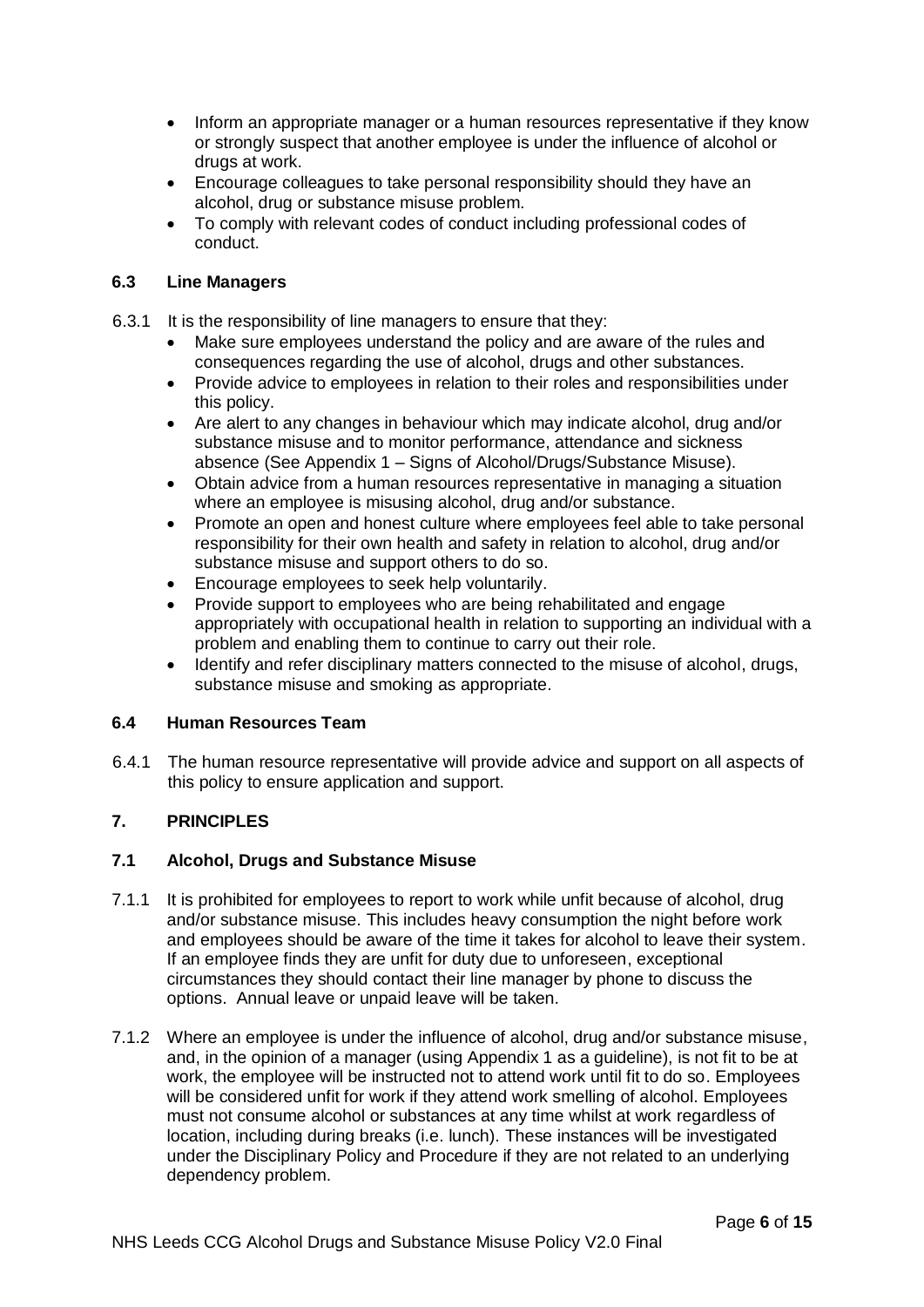- 7.1.3 Employees must not bring alcoholic drinks on the premises for consumption. The CCG actively discourages the purchase of alcohol as gifts for colleagues and endorses non-alcoholic alternatives as gifts. Any alcohol brought onto CCG premises as gifts for colleagues should be stored responsibly, i.e. out of sight.
- 7.1.4 The CCG prohibits the possession, transfer, sale or use of unauthorised drugs, or illegal substances on its premises. Any employee found to be in possession of an illegal substance will be suspended from duty and a full investigation will be carried out under the disciplinary procedure. Under the Misuse of Drugs Act 1971, the CCG has a duty to deal with such issues and all drug related issues will be reported to the police and could lead to criminal proceedings.
- 7.1.5 Employees must not drive whilst under the influence of any intoxicating substance. This includes driving to/from work and during work time. It should be noted that some prescribed medication will also affect an individual's ability to drive safely. It is the employee's responsibility to seek advice from their GP if required.
- 7.1.6 If a colleague has reasonable grounds to suspect an employee has an alcohol, drug and/or substance misuse problem that affects the health and safety of any employee or the employee's performance, they should inform the employee's manager. There will be no repercussions on the individual raising concerns. Employees who attempt to cover up in a work situation for a colleague who puts themselves, others or the reputation of the CCG at significant risk will leave themselves open to disciplinary action.

# **7.2 Prescribed Medicines**

7.2.1 It should be recognised that both prescribed and over-the-counter medicines may cause impairment to an employee's performance at work. Employees should seek advice from their GP or pharmacist on any medicines they are taking and not exceed the recommended dose. Employees should be encouraged to discuss any problems with occupational health if they feel this would be helpful and take responsibility for ensuring they are fit to be at work. They should inform their line manager of any possible side effects of their medication. For example, it could have serious impact on driving during the course of work and/or affect their work performance. Please seek human resources advice.

# **7.3 Smoking**

- 7.3.1 Smoking at work at any time on CCG premises is prohibited. . This includes the use of electronic cigarettes. If employees are smoking on work premises action will be taken under the disciplinary policy and procedure. Any breaks required for the purposes of smoking will not be considered working time. If employees require such breaks, employees should discuss this further with their line manager.
- 7.3.2 Employees who smoke are encouraged to seek support to quit.
	- Information on smoking smokefree.nhs.uk or call 0800 1690169 24 hour helpline. www.nhs.uk/smokefree

# **8. PROCEDURE FOR DEALING WITH ALCOHOL, DRUGS AND SUBSTANCE MISUSE ISSUES**

8.1 Alcohol, drug and substance misuse issues are recognised as health issues which may affect an employee's capability to carry out their duties. The CCG will treat all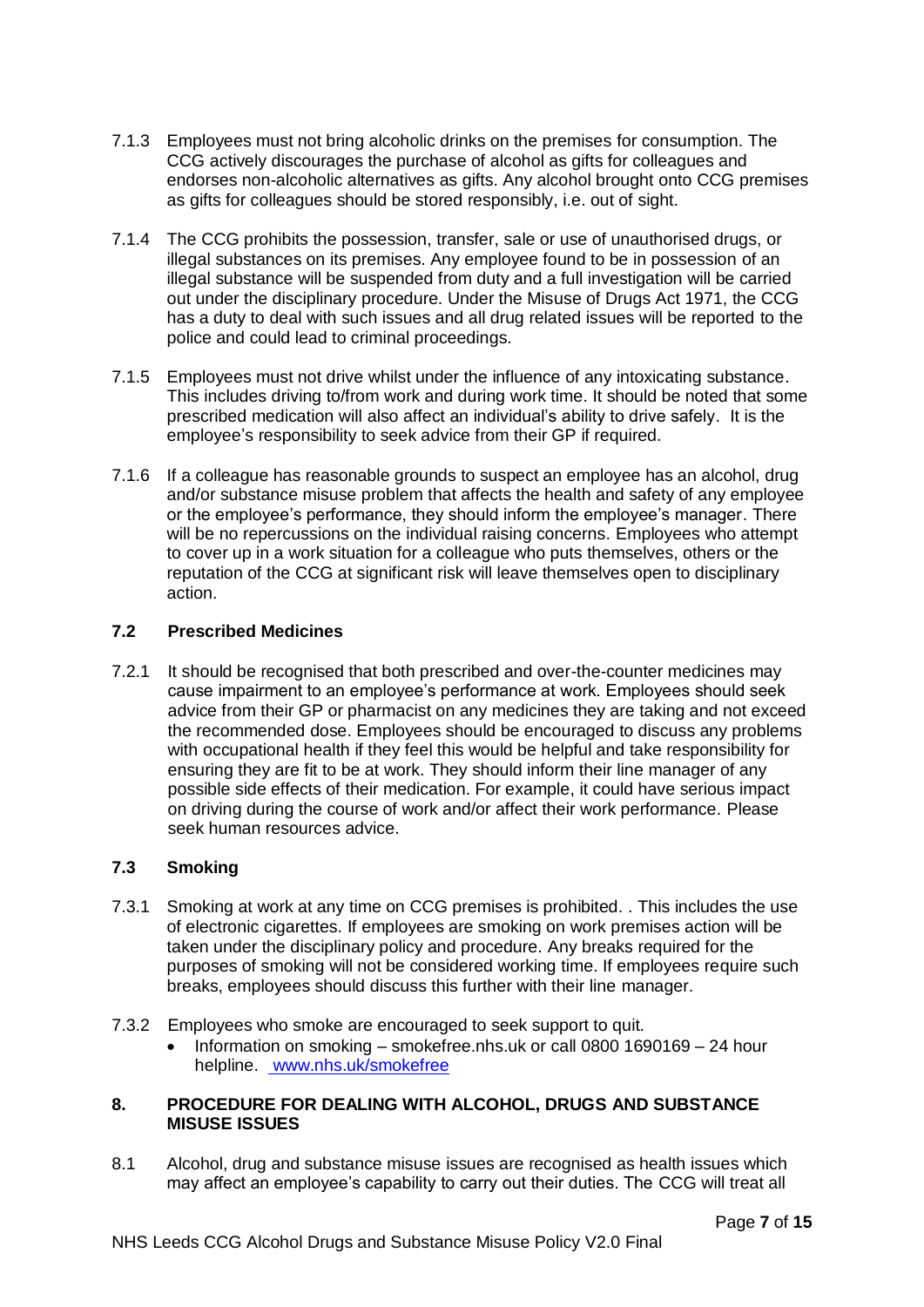employees that have a misuse problem in an empathetic and consistent manner and every reasonable effort will be made to deal with them accordingly and make the same provisions for treatment as for any other illness, at the same time maintaining a safe environment for employees, patients and visitors. Where the employee accepts responsibility for their behaviour and agrees to seek help, the matter will be dealt with in line with this policy. Where they do not accept responsibility or do not agree to follow/sustain a rehabilitation programme, action will be taken under the disciplinary policy. Please see the flow chart in Appendix 2.

# **8.2 Dealing with a concern**

- 8.2.1 Alcohol, drug and substance misuse may come to the attention of a manager in several ways, for example, directly from the employee concerned, through information supplied by a colleague, misconduct or absenteeism and/or through deterioration in work performance (please see appendix 1 for further signs). It is important that there is early intervention by appropriate senior managers when alcohol or substance abuse is suspected and it is affecting an individual's work performance. Further advice can also be sought from human resources or occupational health.
- 8.2.2 Any employee arriving or returning to work who is suspected of having consumed alcohol at or before work, or being under the effects of drugs or substances should be removed from duty immediately. The employee should not drive in line with the Road Traffic Act 1988 and should make alternative arrangements to get home safely.
- 8.2.3 Once aware of a suspected problem, the manager should meet with the employee at the earliest opportunity to raise the concerns and establish if there is an underlying alcohol or substance misuse problem. They should also establish if there are any other issues affecting their performance or conduct. If the employee admits to having a misuse problem a referral will be made to occupational health and the misuse will be dealt with as a health condition. If the employee does not accept that they have an alcohol, drug and/or substance misuse problem action will be taken in line with the Disciplinary Policy and Procedure.

# **8.3 Occupational health**

- 8.3.1 The Occupational Health Service will offer support and advice to the employee. They may arrange referrals to other agencies with the employee's consent, monitor progress and, subject to the rules of confidentiality(and employee consent in terms of further disclosure relating to the problem, provide advice for the manager regarding the fitness to work for the employee. They cannot treat an individual for an alcohol, drug and/or substance misuse problem. They will not be able to carry out immediate/urgent testing to 'prove' that an individual is unfit for work due to alcohol, drug and/or substance misuse if an individual's manager suspects it.
- 8.3.2 The Occupational Health Service will carry out confidential assessment of such health issues in relation to an individual's work and responsibilities. There will be an appropriate and ethical exchange of information which takes into account the sensitive nature of the condition between involved parties so that advice about fitness to work or role adjustment according to health status can be provided.
- 8.3.3 At the Occupational Health Service clinician's discretion, when an individual has been seen by the Occupational Health Service and is returning/continuing to work, testing biological specimens (e.g. urine and breath testing) may infrequently be suggested and only arranged with the individual's consent. For drug testing there will be strict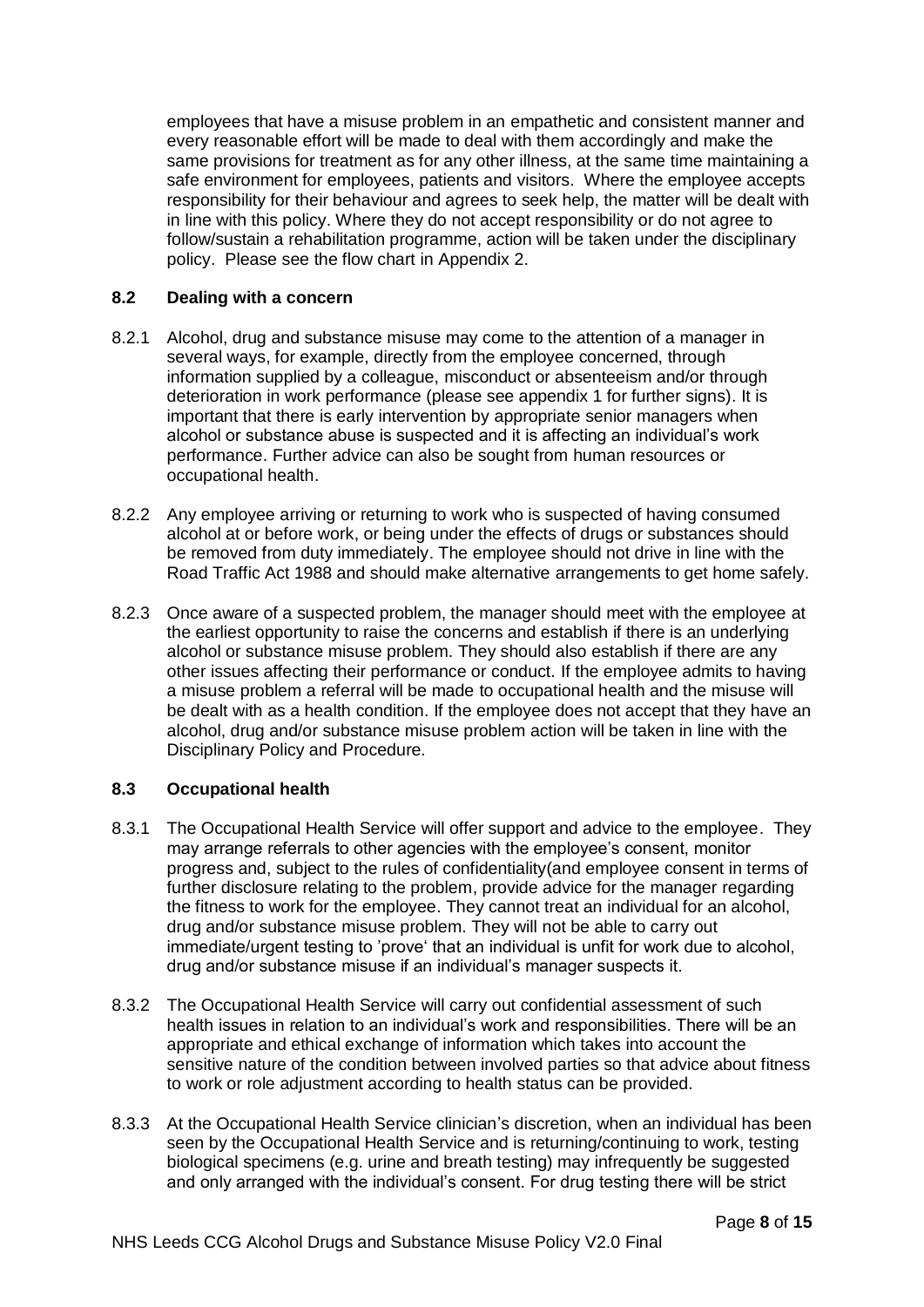adherence to acknowledged correct procedure. Occupational Health and HR will work closely with line managers to ensure that the procedure is legal and fair i.e. in line with a full contractual health and safety policy and there are good grounds for testing.

- 8.3.4 Employees are required to attend occupational health appointments in line with this procedure. The line manager will make a referral to occupational health giving full background to the case.
- 8.3.5 If the Occupational Health Service does not confirm the existence of an alcohol, drug and/or substance misuse problem, or any other health condition, the manager should make an assessment on the basis of the information that they have available to them and decide whether it is appropriate to commence an investigation in line with the Disciplinary Policy and Procedure or to deal with the matter under the Managing Work Performance Policy.
- 8.3.6 If the Occupational Health Service confirms the existence of an alcohol, drug and/or substance misuse problem, they may refer the employee to their GP or direct them towards an appropriate agency (e.g. drink/substance misuse support services). The CCG accepts that provided an employee who has been identified or who is recognised as suffering from alcohol, drug and/or substance misuse is prepared to accept responsibility and undergo an appropriate form of treatment programme; continued employment with the CCG will be maintained where possible during such treatment.

#### **8.4 Treatment programme**

- 8.4.1 Where a misuse problem is identified occupational health will refer the employee to an appropriate agency/GP to follow a treatment programme. This may include counselling, in-patient detox and rehabilitation followed by extended outpatient therapy and or self-help groups and medication. This will be managed in line with the Managing Sickness Absence Policy and medical advice will be sought regarding their fitness for work. At the manager's discretion, normal sick leave should apply to employees receiving medical treatment and additional sick leave should be available for rehabilitation. It should be made clear that the major aim of treatment and rehabilitation is to ensure optimum recovery and return to work. Reasonable time off without pay can also be considered. The employee must take responsibility for following the treatment programme.
- 8.4.2 If the treatment programme is discontinued or there is repeat misconduct by the employee where treatment suggested by the Occupational Health Service/GP has not been accepted or followed, disciplinary action will be taken, which could result in a formal warning up to and including dismissal.
- 8.4.3 Where misuse is not eliminated or controlled sufficiently to allow resumption of normal working arrangements within a reasonable period of time or, if appropriate, using the appropriate support services, and no suitable alternative employment can be found, the matter will be dealt with as an issue of capability on ill health grounds or, if appropriate, discipline.
- 8.4.4 Following successful treatment the employee should be supported as much as possible back into the workplace with the advice of occupational health considering the risk of relapse. Continued awareness from the manager will be required in case of a relapse and continued support should be provided. Managers are expected to monitor performance and/or absenteeism during a period of rehabilitation. The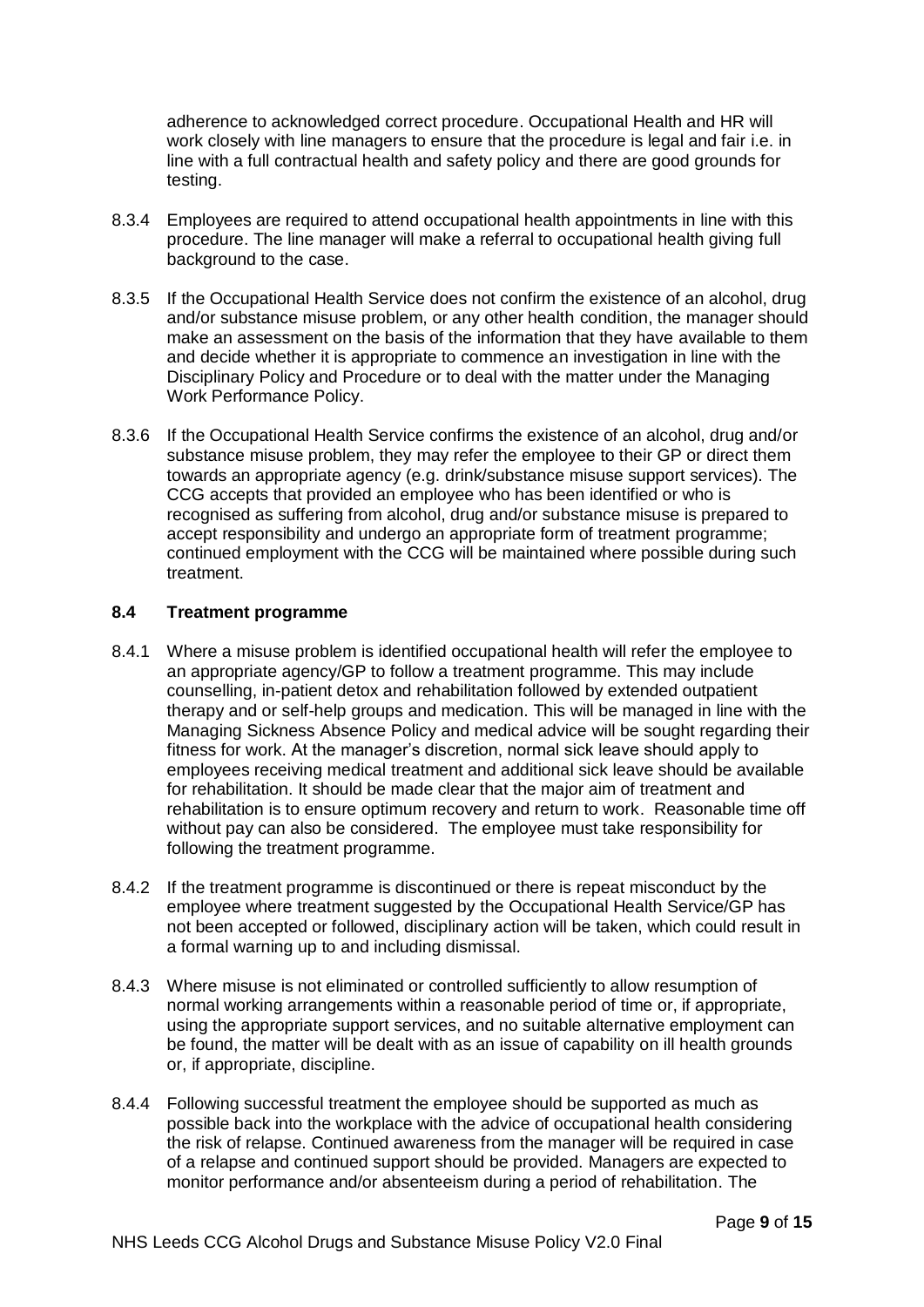manager should inform the employee of performance and/or attendance expectations and it should be emphasised appropriate policies will be followed if required.

# **9. RELATIONSHIP TO OTHER POLICIES**

#### **9.1 Managing Sickness Absence Policy**

9.1.1 Where a problem has been identified with an employee, the line manager should ensure that any steps to deal with the matter are consistent with the CCG's Managing Sickness Absence Policy where this is a health matter. Employees have a responsibility to keep their manager informed of any medical or other condition or any other factor which might affect attendance; e.g. taking prescribed medication.

#### **9.2 Disciplinary Policy and Procedure**

9.2.1 Clear reference is made in the CCG's Disciplinary Policy regarding being unfit for duty through alcohol or drug abuse which is likely to be regarded as gross misconduct and which may result in summary dismissal. Whilst employees with an issue of alcohol, drug and/or substance misuse should be regarded as suffering from an illness and treated accordingly, there may be occasions when such employees commit offences of misconduct for which disciplinary action is the necessary outcome. Prior to any consideration of disciplinary action, an investigation of the circumstances will take place in accordance with the Disciplinary Policy and Procedure. Due consideration will be given to whether the employee has sought treatment or help.

#### **9.3 Managing Work Performance Policy**

9.3 Managers should seek human resources advice on the individual circumstances of each case to understand when it is appropriate to instigate the Managing Work Performance Policy. In instances where an employee who is being managed under the Managing Work Performance Policy and where the effect of drugs or alcohol misuse has an impact on this performance concern, then you would refer to and use the Alcohol, Drugs and Substance Misuse policy for support and seek Occupational Health advice. If after following this support under the Alcohol, Drugs and Substance Misuse policy, there is still an ongoing issue or concern with performance, you may then refer to and use the Managing Work Performance Policy and manage the issue or concern as a capability matter.

#### **9.4 Health and Safety Policies**

9.4.1 Under the Health and Safety at Work Act (1974), the CCG has a duty to ensure the health, safety and welfare at work of all its employees and other persons, including visitors and contractors using the premises. Similarly, employees have a duty to take reasonable care for the health and safety of themselves and all other persons who may be affected by their acts or omissions at work. Health and safety and the impact on the service must be taken into consideration where an employee is known to have a problem related to alcohol, drug and/or substance misuse which could potentially affect the way he/she works. The workplace (Health, Safety and Welfare) regulations require that employers shall make suitable and sufficient assessment to the risks to the health and safety of its employees, to which they are exposed whilst at work. Where risks are foreseeable the employer has a duty to devise measures which provides a safe work place.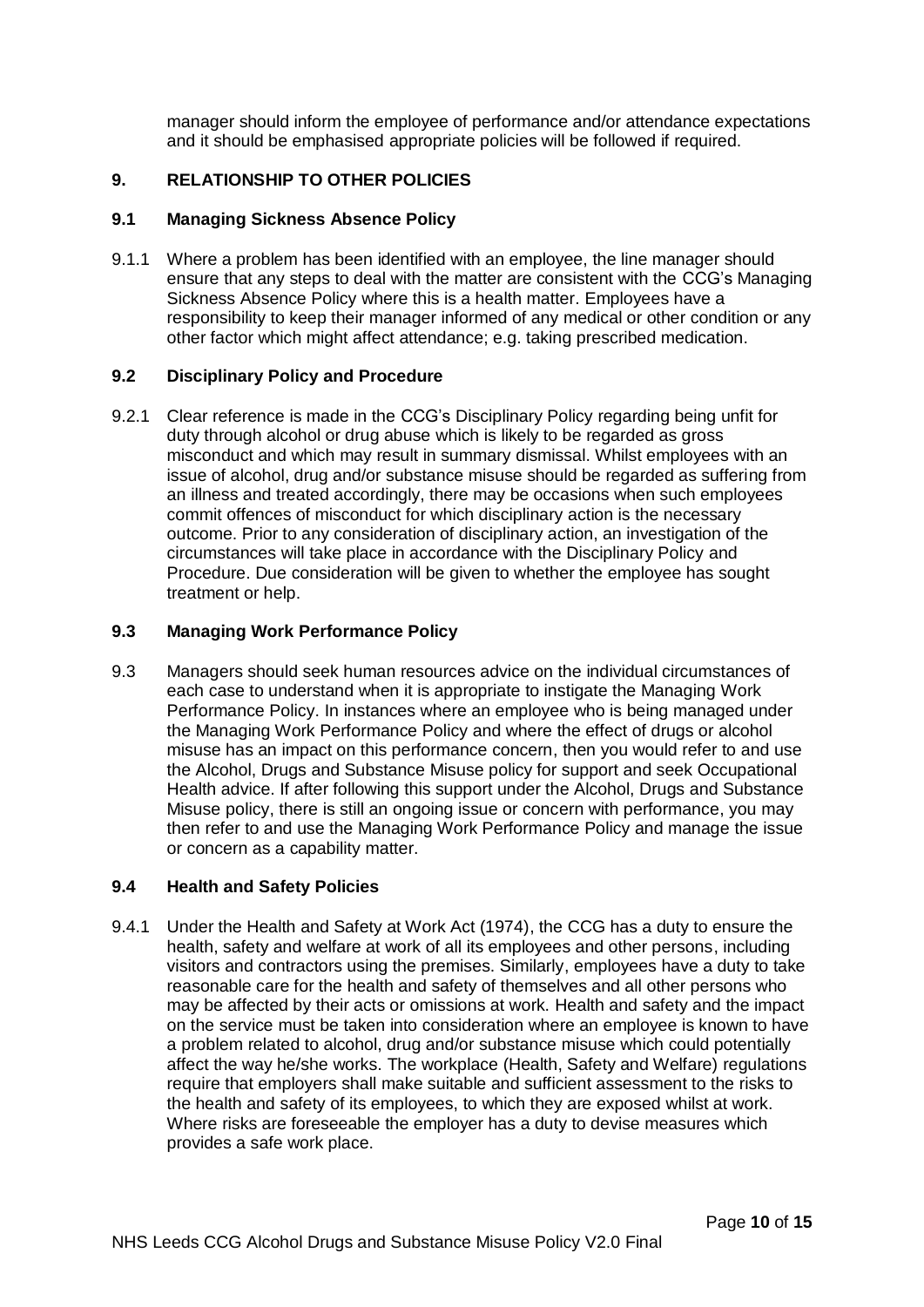#### **SIGNS OF ALCOHOL/DRUGS/SUBSTANCE MISUSE**

Signs of alcohol/substance misuse are not always obvious and may be confused with other conditions or problems. It is sensible to bear in mind the possibility of alcohol/substance misuse when the following behaviours are observed (this list is not exhaustive).

Please note that not all people with alcohol/drugs/substance misuse problems display all these behaviours. Some of these behaviours may also indicate other problems which are not associated with alcohol/drugs/substance misuse. If in doubt, contact the Occupational Health Service and/or Human Resources for advice.

- Abnormal fluctuations in mood and energy, irritability, impaired concentration, lethargy.
- Tendency to become confused.
- Poor timekeeping.
- Repeated absences for trivial or inadequate reasons.
- Increase in short-term sickness absence.
- Impairment of job performance.
- Accident proneness, increased incidence of mistakes or errors of judgement.
- Deterioration of relationships with other people.
- Dishonesty and theft (arising from the need to maintain an expensive habit).
- Hand tremors, slurred speech, facial flushing, bleary eyes, poor personal care and hygiene.
- Smelling of alcohol or other substances.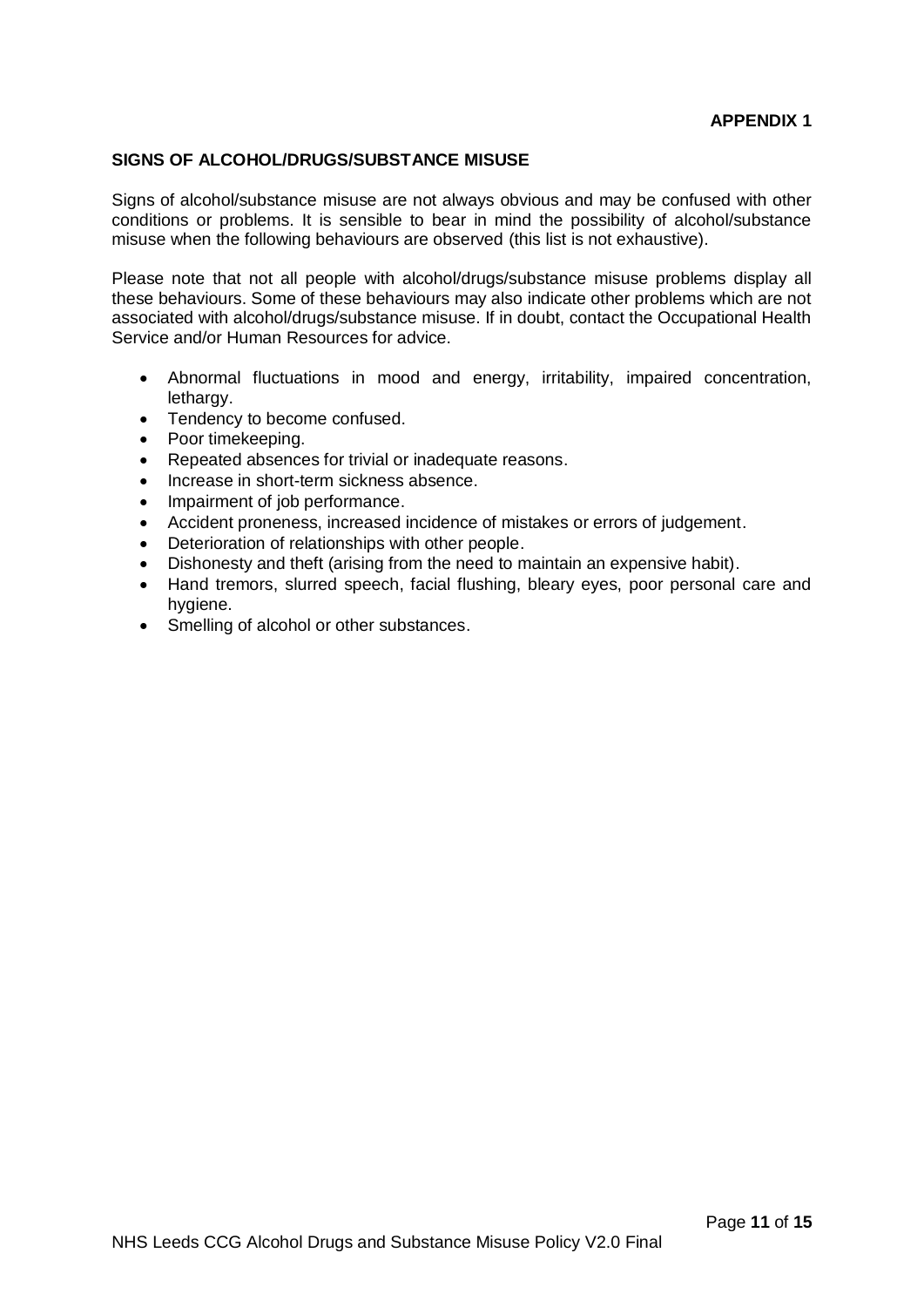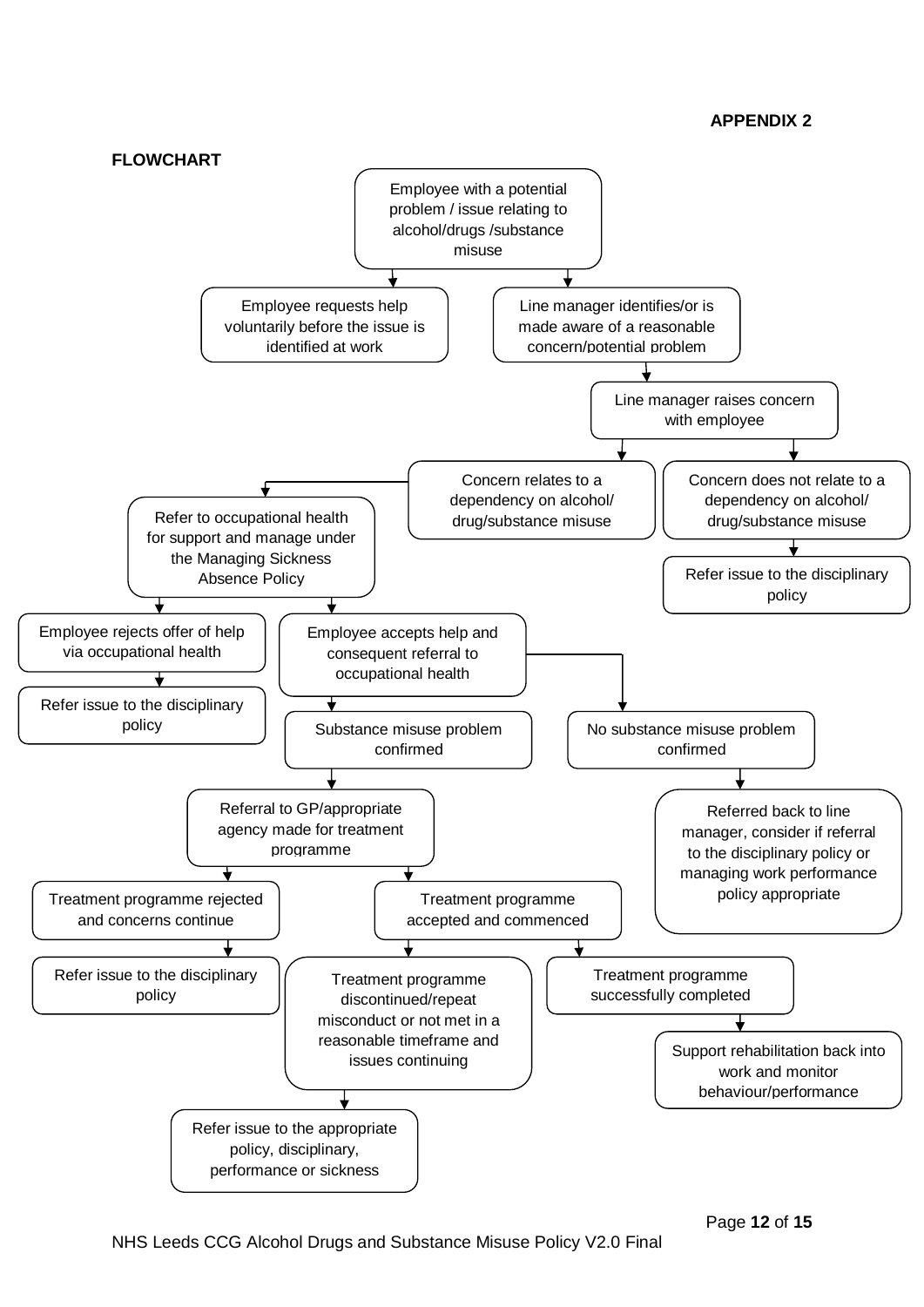# **Equality Impact Assessment**

| Title of policy                                        | Alcohol, Drugs and Substance Misuse<br>and No Smoking Policy |                          |
|--------------------------------------------------------|--------------------------------------------------------------|--------------------------|
| Names and roles of people completing the<br>assessment | Ian Corbishley, HR Manager                                   |                          |
| Date assessment started/completed                      | Started:<br>31/05/2018                                       | Completed:<br>31/05/2018 |

| 1. Outline           |                                                               |
|----------------------|---------------------------------------------------------------|
| Give a brief summary | To provide a process and framework for support to managers    |
| of the policy        | and employees in dealing with cases of alcohol and substance  |
|                      | misuse by employees at the workplace.                         |
| What outcomes do you | Support staff with misuse problems to seek treatment and make |
| want to achieve      | a successful return back to work.                             |
|                      |                                                               |

| 2. Evidence, data or research |                                                               |  |  |
|-------------------------------|---------------------------------------------------------------|--|--|
| Give details of               | The impact assessment is informed and supported by a holistic |  |  |
| evidence, data or             | performance framework for equality and diversity across the   |  |  |
| research used to              | suite of HR policies.                                         |  |  |
| inform the analysis of        |                                                               |  |  |
| impact                        |                                                               |  |  |
|                               |                                                               |  |  |

| 3. Consultation, engagement                                                           |  |
|---------------------------------------------------------------------------------------|--|
| <b>Give details of all</b>                                                            |  |
| consultation and<br>engagement activities<br>used to inform the<br>analysis of impact |  |
|                                                                                       |  |

| 4. Analysis of impact                                                                     |                                                                                             |  |  |  |  |  |
|-------------------------------------------------------------------------------------------|---------------------------------------------------------------------------------------------|--|--|--|--|--|
|                                                                                           | This is the core of the assessment, using the information above detail the actual or likely |  |  |  |  |  |
|                                                                                           |                                                                                             |  |  |  |  |  |
|                                                                                           | impact on protected groups, with consideration of the general duty to;                      |  |  |  |  |  |
|                                                                                           |                                                                                             |  |  |  |  |  |
|                                                                                           |                                                                                             |  |  |  |  |  |
| eliminate unlawful discrimination; advance equality of opportunity; foster good relations |                                                                                             |  |  |  |  |  |
|                                                                                           |                                                                                             |  |  |  |  |  |
|                                                                                           |                                                                                             |  |  |  |  |  |
| Are these<br>What action will be taken<br>Are there any likely                            |                                                                                             |  |  |  |  |  |
|                                                                                           |                                                                                             |  |  |  |  |  |
|                                                                                           |                                                                                             |  |  |  |  |  |
|                                                                                           |                                                                                             |  |  |  |  |  |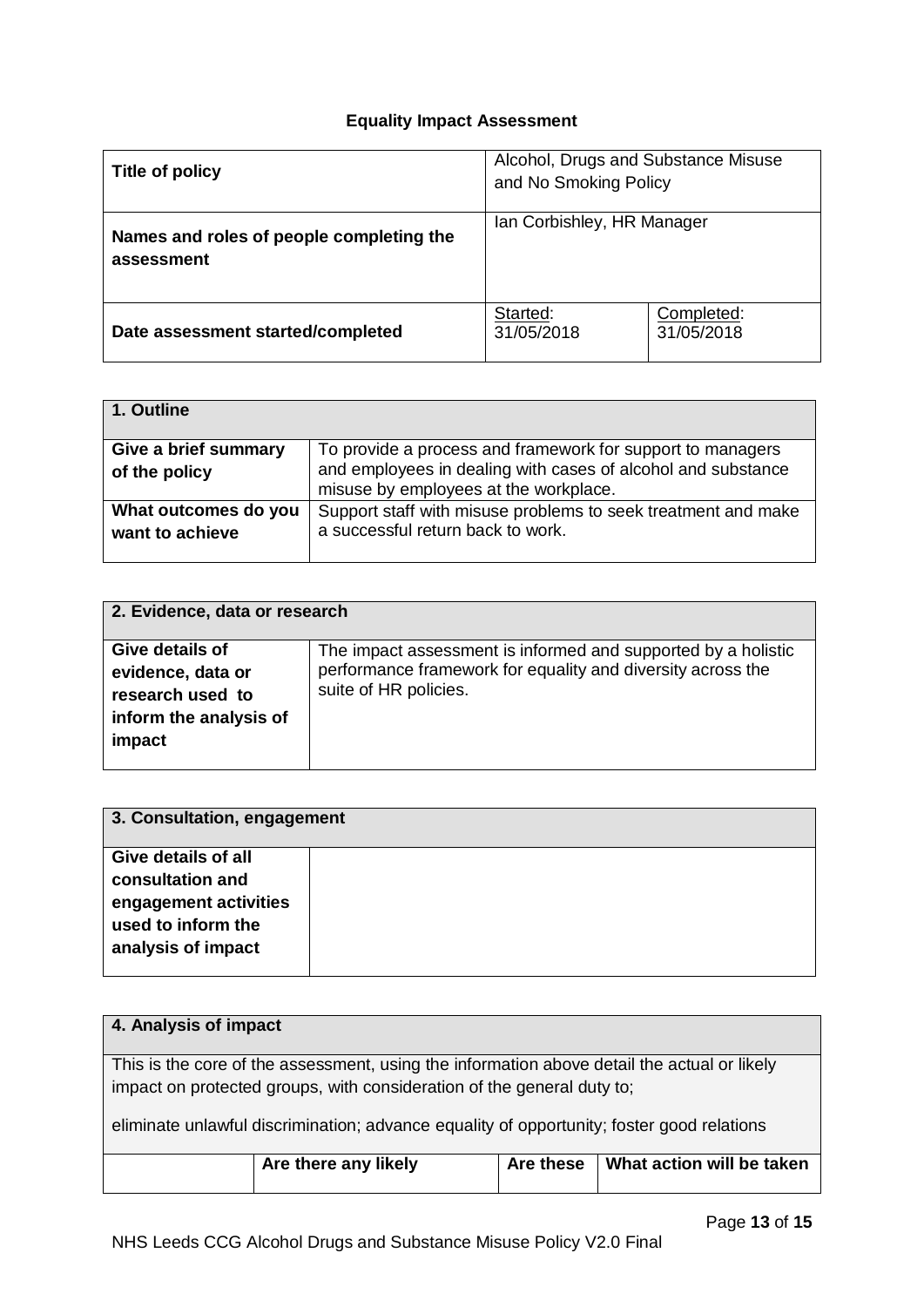|                                                                                                                    | impacts?<br>Are any groups going to be<br>affected differently?<br>Please describe.                               | negative<br>or<br>positive? | to address any negative<br>impacts or enhance<br>positive ones?                                                                                                                                                                                                                                                                                                                                                                                  |
|--------------------------------------------------------------------------------------------------------------------|-------------------------------------------------------------------------------------------------------------------|-----------------------------|--------------------------------------------------------------------------------------------------------------------------------------------------------------------------------------------------------------------------------------------------------------------------------------------------------------------------------------------------------------------------------------------------------------------------------------------------|
| Age                                                                                                                | <b>No</b>                                                                                                         |                             |                                                                                                                                                                                                                                                                                                                                                                                                                                                  |
| <b>Carers</b>                                                                                                      | <b>No</b>                                                                                                         |                             |                                                                                                                                                                                                                                                                                                                                                                                                                                                  |
| <b>Disability</b>                                                                                                  | <b>No</b>                                                                                                         |                             |                                                                                                                                                                                                                                                                                                                                                                                                                                                  |
| <b>Sex</b>                                                                                                         | <b>No</b>                                                                                                         |                             |                                                                                                                                                                                                                                                                                                                                                                                                                                                  |
| Race                                                                                                               | <b>No</b>                                                                                                         |                             |                                                                                                                                                                                                                                                                                                                                                                                                                                                  |
| <b>Religion or</b><br>belief                                                                                       | <b>No</b>                                                                                                         |                             |                                                                                                                                                                                                                                                                                                                                                                                                                                                  |
| <b>Sexual</b><br>orientation                                                                                       | Yes, research suggests<br>individuals who are gay may<br>be more prone to suffer from<br>alcohol / misuse issues. | Positive                    | The policy outlines a<br>supportive approach to<br>managing misuse issues<br>impacting on work.                                                                                                                                                                                                                                                                                                                                                  |
| <b>Gender</b><br>reassignment                                                                                      | <b>No</b>                                                                                                         |                             |                                                                                                                                                                                                                                                                                                                                                                                                                                                  |
| <b>Pregnancy and</b><br>maternity                                                                                  | <b>No</b>                                                                                                         |                             |                                                                                                                                                                                                                                                                                                                                                                                                                                                  |
| <b>Marriage and</b><br>civil partnership                                                                           | <b>No</b>                                                                                                         |                             |                                                                                                                                                                                                                                                                                                                                                                                                                                                  |
| <b>Other relevant</b><br>group                                                                                     | <b>No</b>                                                                                                         |                             |                                                                                                                                                                                                                                                                                                                                                                                                                                                  |
|                                                                                                                    |                                                                                                                   |                             |                                                                                                                                                                                                                                                                                                                                                                                                                                                  |
| If any negative/positive impacts were<br>identified are they valid, legal and/or<br>justifiable?<br>Please detail. |                                                                                                                   |                             | No anticipated detrimental impact on any<br>equality group. The policy is applicable to<br>all employees and adheres to the NHS<br>Litigation Authority Standards, statutory<br>requirements and best practice. Makes<br>all reasonable provision to ensure equity<br>of access to all employees. There are no<br>statements, conditions or requirements<br>that disadvantage any particular group of<br>people with a protected characteristic. |